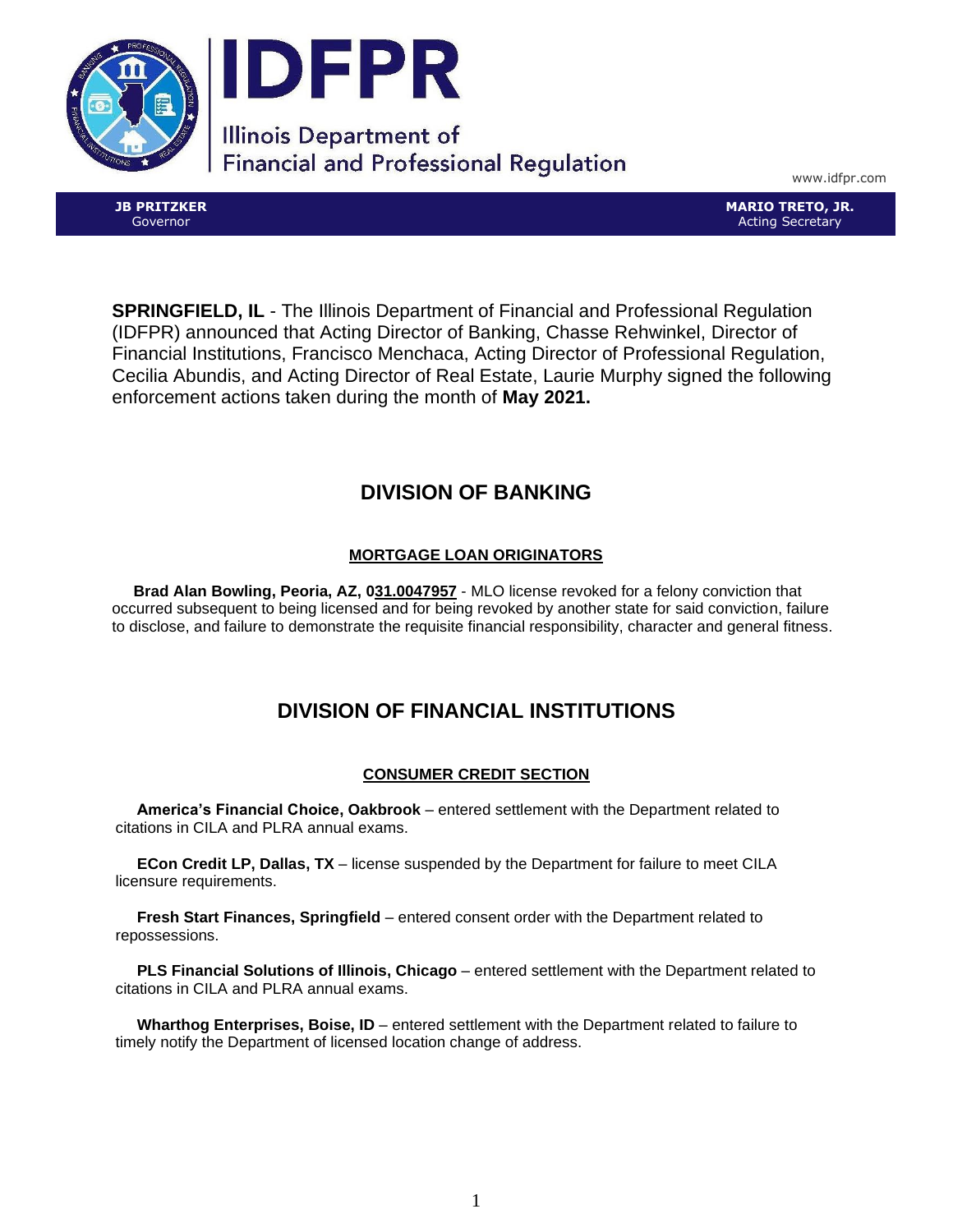# **DIVISION OF PROFESSIONAL REGULATION**

#### **UNLICENSED**

 **Tommy Ho, Chicago, unlicensed** - ordered to cease and desist the unlicensed practice as a nail technician.

 **5K Construction LLC, Centralia, unlicensed** - ordered to cease and desist the unlicensed practice of roofing contracting.

 **6 J's Construction, Literberry, unlicensed** - ordered to cease and desist the unlicensed practice of roofing contracting.

 **ABC Roofing Company, Aurora, unlicensed** - ABC and Enrique Montano, unlicensed, ordered to cease and desist unlicensed practice of roofing contracting.

 **Anything Home Restorations, Carlyle, unlicensed** - ordered to cease and desist the unlicensed practice of roofing contracting.

 **Casey Augspurger, Bloomington, unlicensed** - ordered to cease and desist the unlicensed practice of roofing contracting.

 **Brite Spa Academy LLC, Beverly Hills, CA, unlicensed** - ordered to cease and desist the unlicensed practice as a cosmetology and esthetics school.

 **Extreme Home Improvement, Hanna City, unlicensed** - ordered to cease and desist the unlicensed practice of roofing contracting.

 **Five Star Nail Salon, Lake in the Hills, unlicensed** - ordered to cease and desist the unlicensed operation of a salon.

 **Gary Miller Exteriors, Antioch, unlicensed** - ordered to cease and desist the unlicensed practice of roofing contracting.

 **Home Star Restorations Group, LLC, Mount Prospect, unlicensed** - Home Star and Miguel Gonzalez, unlicensed, ordered to cease and desist unlicensed practice of roofing contracting.

 **MJM Restoration, Inc., Mokena, unlicensed** - MJM and Joseph Miller, unlicensed, ordered to cease and desist unlicensed practice of roofing contracting.

 **Nene African Hair Braiding, Chicago, unlicensed** - ordered to cease and desist the unlicensed operation of a salon.

 **Redeemed Renovations, Granite City, unlicensed** - ordered to cease and desist the unlicensed practice of roofing contracting.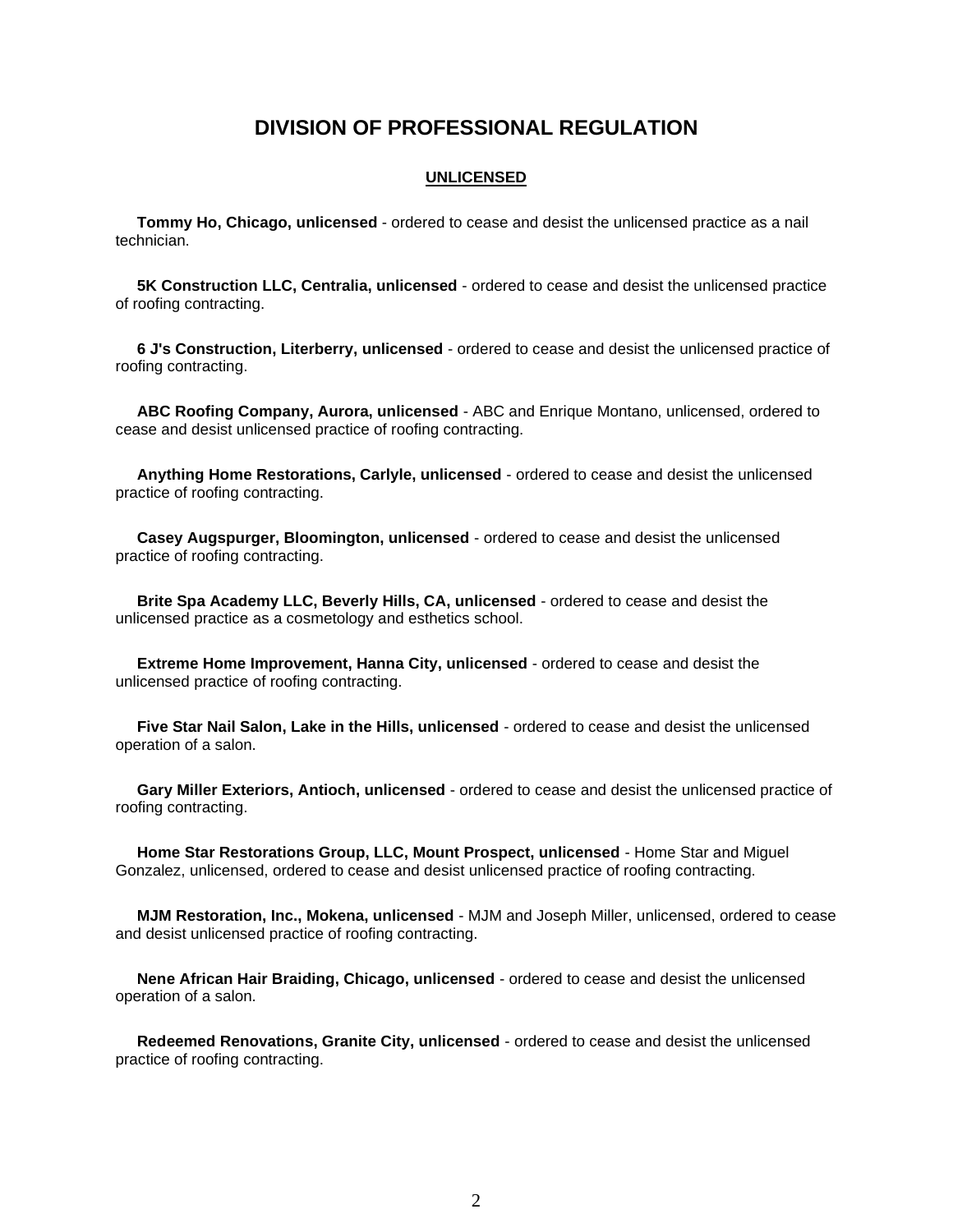**TVL Remodeling and Construction, Chicago, unlicensed** - ordered to cease and desist the unlicensed practice of roofing contracting.

### **BARBER, COSMETOLOGY, ESTHETICS, HAIR BRAIDING & NAIL TECHNOLOGY**

 **AZ Happy Nails, Sauk Village, 189016339** - shop/salon license placed in refuse to renew status based on incompetence or gross malpractice.

 **Latashia Bailey, Hillside, 011245234** - cosmetology license restored with reprimand and fined \$750 after practiced on a non-renewed license.

 **Gina Bisogni, Batavia, 011206297** - cosmetology license restored with reprimand and fined \$500 after practiced cosmetology on a non-renewed license.

 **Jarmel Cotton, Chicago, 006060350** - barber license restored with suspension for 120 days nunc pro tunc to January 1, 2021 based on practicing on a non-renewed license.

 **Elena Kauffman, Chicago, 011262615** - cosmetology license placed in refuse to renew status based on failure to respond to Department's written information request, unprofessional conduct and operating an unlicensed shop/salon.

 **Calvin Kelly, Matteson, 007000764** - barber teacher license issued on probation for one year based on violation of the Act.

 **Locks Rock, Inc., Rockford, 189018714** - salon/shop license placed in refuse to renew status based on incompetence or gross malpractice.

 **Cheryl McGill, Chicago, 011213738** - cosmetology license restored with reprimand and fined \$200 for failure to disclose prior discipline on license restoration application.

 **Jazmarie Silva, Elgin, 011303870** - cosmetology license placed in refuse to renew status based on fraud or misrepresentation in obtaining a license and unprofessional conduct.

 **Soak Nail Massage & Spa, Springfield, 189017258** - shop/salon license placed in refuse to renew status due to sanitation requirements and unprofessional conduct.

 **Angelica Tanta, Ingleside, 011324387** - cosmetology license issued with reprimand and fined \$500 based on material misstatement to Department.

#### **COLLECTION AGENCY**

 **Afni, Inc., Bloomington, 017000865** - collection agency license reprimanded based on discipline by another jurisdiction.

 **Baxter Bailey & Associates, Inc., Southaven, MI, 017022363** - collection agency license issued with reprimand based on sister-state discipline.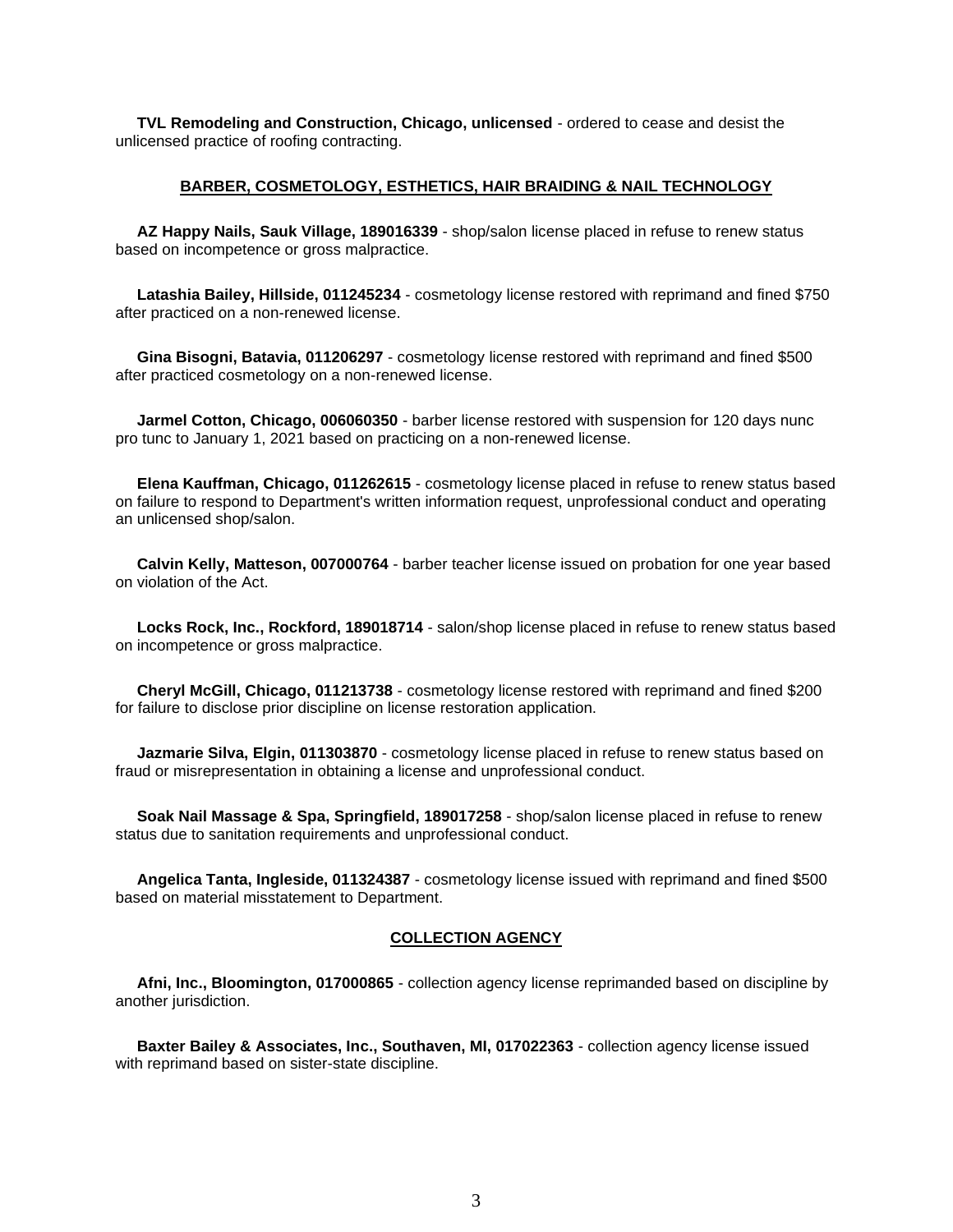**Penn Credit Corporation, Harrisburg, PA, 017022364** - collection agency license issued with reprimand and fined \$10,000 based on material misstatements to the Department.

 **Penn Credit Corporation, Phoenix, AZ, 009001829** - collection agency branch license issued with reprimand and fined \$10,000 based on material misstatements to the Department.

#### **PRIVATE DETECTIVE, PRIVATE ALARM, PRIVATE SECURITY & LOCKSMITH**

 **Bernard Adams, Chicago, 129438907** - permanent employee registration card indefinitely suspended due to having been convicted of Class 4 Felony Agg. UUW/Vehicle/No FOID and for failing to notify the Department in writing within 30 days of the foregoing arrest and conviction.

 **Marshawn Austell, South Holland, 129320218** - permanent employee registration card indefinitely suspended due to having been convicted of Class A Misdemeanor Carrying/Possessing Firearm and failing to notify the Department in writing within 30 days of the foregoing arrest and conviction.

 **Vicktor Bell, Evanston, 129429705** - permanent employee registration card indefinitely suspended due to having been convicted of Class A Misdemeanor Carrying/Possessing Firearm and failing to notify the Department in writing within 30 days of the foregoing arrest and conviction.

 **Benjamin Border, Bettendorf, IA, 129449445** - permanent employee registration card indefinitely suspended due to having been convicted of Class A Misdemeanor Possession Cannabis/10-30 Gram/1st and failing to notify the Department in writing within 30 days of the foregoing arrest and conviction.

 **Jeremy Bowling, Chicago, 129395224** - permanent employee registration card placed in refuse to renew status due to being convicted of Class A Misdemeanor Domestic Battery/Physical Contact and for failing to report the arrest and conviction to the Department within 60 days.

 **Kristopher Branham, Lisle, 129429311** - permanent employee registration card indefinitely suspended due to having been convicted of Class 2 Felony Aggravated Criminal Sexual Abuse, one count Class 3 Felony Traveling to Meet a Minor, and one count Class 3 Felony Child Pornography and failing to notify the Department in writing within 30 days of the foregoing arrest and conviction.

 **Michael Carmichael-Herring, Chicago, 129385374** - permanent employee registration card placed in refuse to renew status due to being convicted of one count Class 2 Felony Receive/Possess/Sell Stolen Vehicle, one count Class 4 Felony Resisting Police Office/Injury, one count Class 4 Felony Aggravated Fleeing/Bodily Injury, one count Class 4 Felony Aggravated UUW/Vehicle/Loaded/No FCCA, one count Class 4 Felony Fictitious/Unlawful Altered ID, and two counts Class 4 Felony Unlawful Possession Credit/Debit Card and for failing to report the arrest and conviction to the Department within 60 days.

 **Cassandra Cayton, Champaign, 129411296** - permanent employee registration card indefinitely suspended due to having been convicted of Class A Misdemeanor Battery/Makes Physical Contact and failing to notify the Department in writing within 30 days of the foregoing arrest and conviction.

 **Michael Close, Chicago, 201307632** - physician and surgeon license restored from suspended to indefinite probation with CME conditions for a minimum of four years.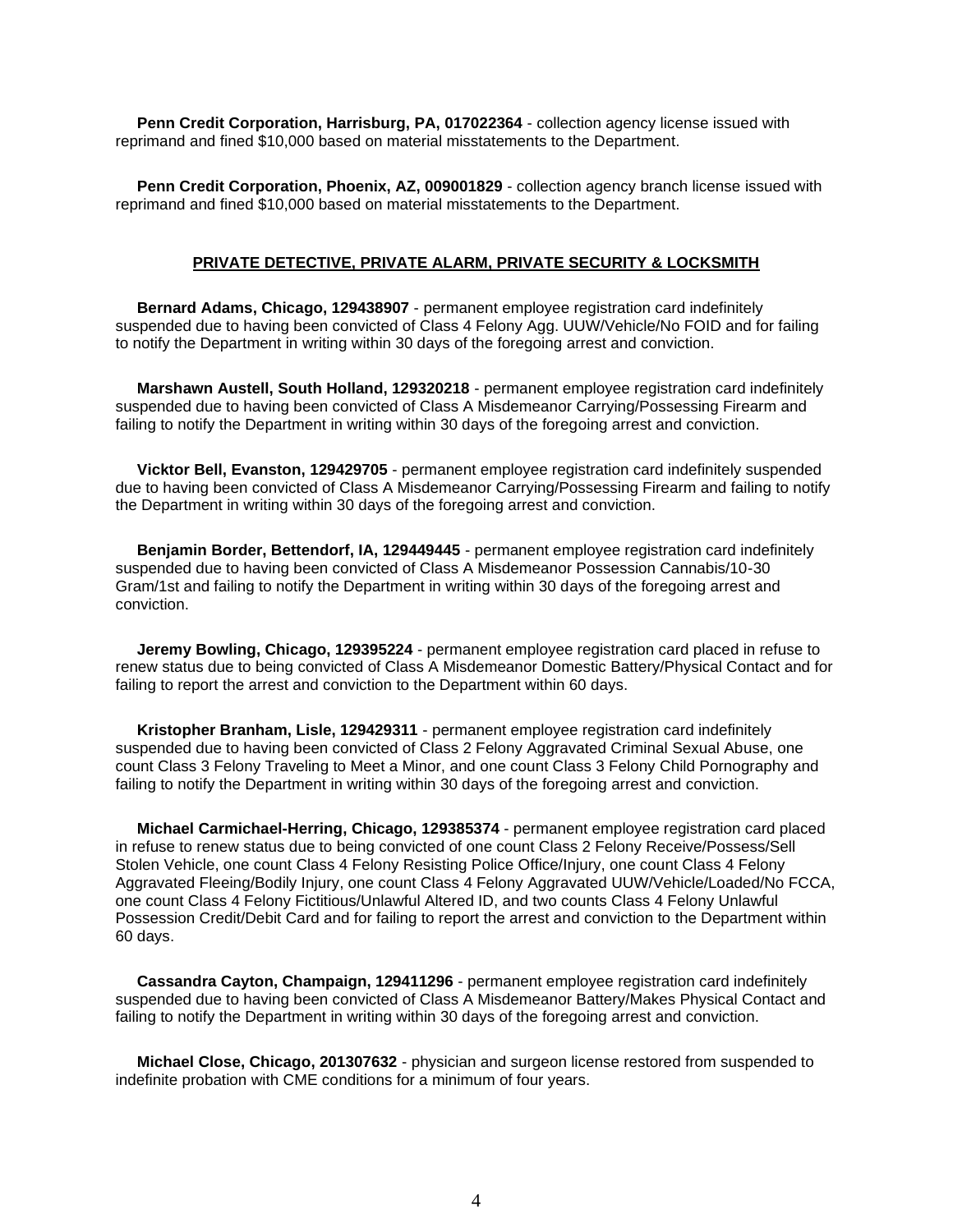**James Dillard, Chicago, 129425505** - permanent employee registration card indefinitely suspended due to having been convicted of Class 3 Felony Aggravated Battery/Merchant and failing to notify the Department in writing within 30 days of the foregoing arrest and conviction.

 **Kashanna Edwards, Chicago, 129422641** - permanent employee registration card indefinitely suspended due to having been convicted of Class A Misdemeanor Domestic Battery and for failing to notify the Department in writing within 30 days of the foregoing arrest and conviction.

 **Gabriel Ellis, Rockford, 129396511** - permanent employee registration card placed in refuse to renew status due to being convicted of Class 3 Felony Possession of Methamphetamine and for failing to report the arrest and conviction to the Department within 60 days.

 **Rashad Ellis, Alsip, 129331865** - permanent employee registration card indefinitely suspended due to having been convicted of Class A Misdemeanor Retail Theft and failing to notify the Department in writing within 30 days of the foregoing arrest and conviction.

 **Niyo Fowler, Chicago, 129378073** - permanent employee registration card placed in refuse to renew status due to being convicted of one count Class X Felony Aggravated Domestic Battery/Discharge Firearm and one count Class 2 Felony Aggravated Domestic Battery and for failing to report the arrest and conviction to the Department within 60 days.

 **Rafael Galan, Chicago, 129209250** - permanent employee registration card indefinitely suspended due to having been convicted of Class X Felony Predatory Criminal Sexual Assault and two counts Class 2 Felony Aggravated Criminal Sexual Abuse/Victim.

 **Kanisha Gordon, Plainfield, 129431684** - permanent employee registration card indefinitely suspended due to having been convicted of Class A Misdemeanor Attempt Resist PO and for failing to notify the Department in writing within 30 days of the foregoing arrest and conviction.

 **Aundrea Harrell, Chicago, 129426783** - permanent employee registration card indefinitely suspended due to having been convicted of Class 3 Felony Retail Theft and for failing to notify the Department in writing within 30 days of the foregoing arrest and conviction.

 **Kyler Hosanna, Plainfield, 129294085** - permanent employee registration card placed in refuse to renew status due to being convicted of two counts Class 1 Felony Criminal Sexual Assault/Family Member 18 and for failing to report the arrest and conviction to the Department within 60 days.

 **Brian Humphries, Chicago, 129292709** - permanent employee registration card placed in refuse to renew status due to a violation of the Act.

 **Barine John, Chicago, 129433115** - permanent employee registration card is indefinitely suspended due to having been convicted of one count Class A Misdemeanor Reckless Conduct and one count Class A Misdemeanor Criminal Trespass and for failing to notify the Department in writing within 30 days of the foregoing arrest and conviction.

 **Calvin McCondichie, Chicago, 129420294** - permanent employee registration card indefinitely suspended due to having been convicted of Class 4 Felony Agg UUW/Vehicle/Loaded/No FCCA and for failing to notify the Department in writing within 30 days of the foregoing arrest and conviction.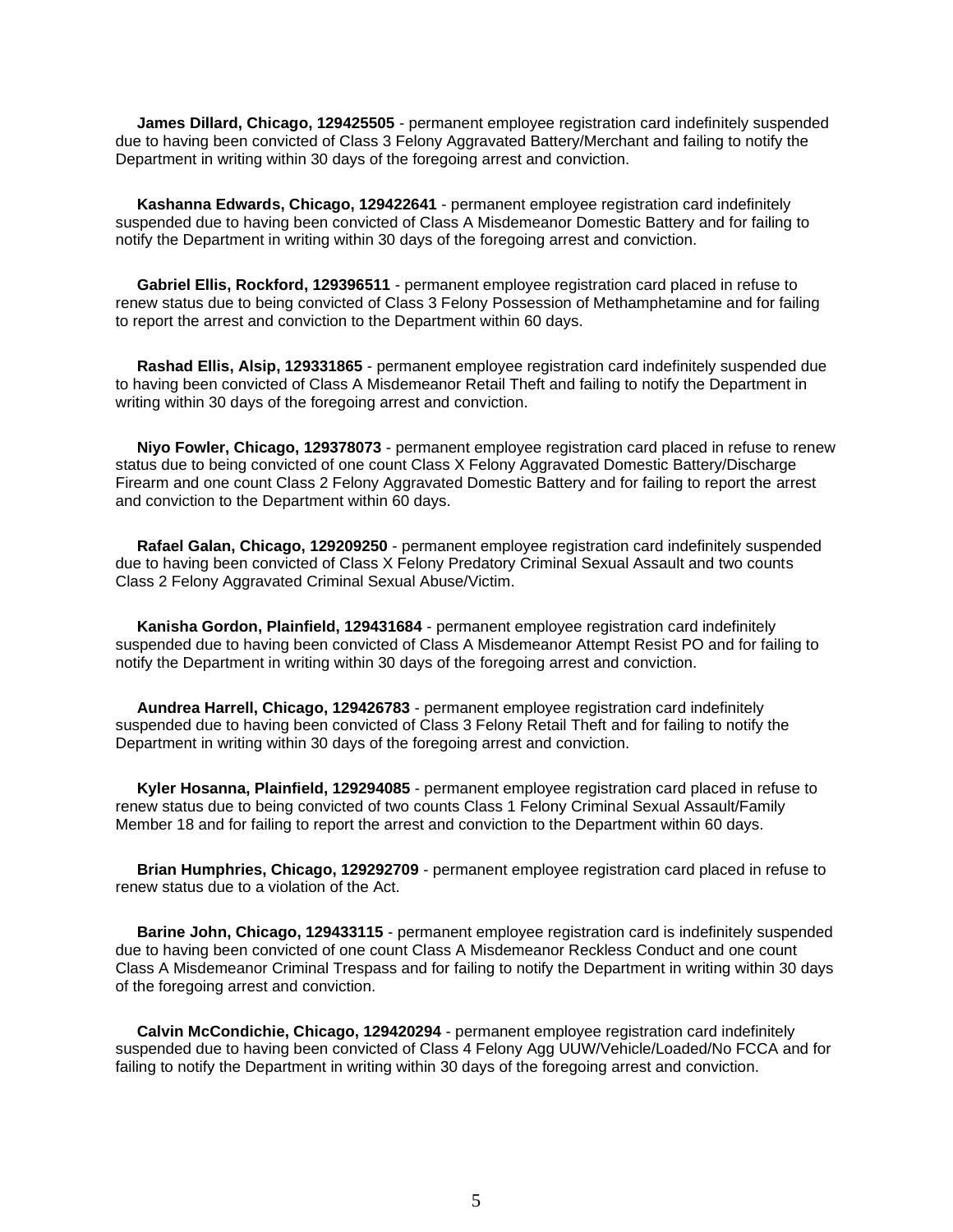**Adriana Medhane, Chicago, 129366258** - permanent employee registration card placed in refuse to renew status due to being convicted of four counts Class 2 Felony Agg Criminal Sexual Abuse/Victim 13 and for failing to report the arrest and conviction to the Department within 60 days.

 **Jonathon Mellone, Elmhurst, 129424665** - permanent employee registration card placed in refuse to renew status as a result of (1) misrepresenting information to the DPR when applying to DPR to obtain a permanent employee registration card (PERC) in August 2017, by failing to disclose a December 2014 Criminal Felony conviction for Manufacture/Deliver of Controlled Substances; (2) failed to disclose respondent's past criminal history in respondent's job application submitted to a prospective employer when respondent applied for a private security position with the company.

 **Emonte Minor, East St. Louis, 129441611** - permanent employee registration card indefinitely suspended due to having been convicted of Class 4 Felony Agg UUW/Vehicle/21 and for failing to notify the Department in writing within 30 days of the foregoing arrest and conviction.

 **Qiana Myles, Chicago, 129288767** - permanent employee registration card indefinitely suspended due to having been convicted of Class A Misdemeanor Resisting PO and for failing to notify the Department in writing within 30 days of the foregoing arrest and conviction.

 **Michael Parker, Chicago, 129382955** - permanent employee registration card placed in refuse to renew status due to being convicted of Class A Misdemeanor Retail Theft/Disp. Merchant/\$300 and for failing to report the arrest and conviction to the Department within 60 days.

 **Pierre Poindexter, Chicago, 129439885** - permanent employee registration card indefinitely suspended due to having been convicted of Class A Misdemeanor Carry/Possess FA 1st Degree and for failing to notify the Department in writing within 30 days of the foregoing arrest and conviction.

 **Crushon Ramsey, Chicago, 129324900** - permanent employee registration card placed in refuse to renew status due to being convicted of one count Class A Misdemeanor Criminal Damage to Property and one count Class A Violate Order of Protection and for failing to report the arrest and conviction to the Department within 60 days.

 **Kurtis Rataiczyk, Oakwood Hills, 129391869** - permanent employee registration card placed in refuse to renew status due to being convicted of Class A Misdemeanor Criminal Damage to Property and for failing to report the arrest and conviction to the Department within 60 days.

 **Corvon Rayford, Chicago, 129436420** - permanent employee registration card indefinitely suspended due to having been convicted of Class B Misdemeanor Attempt Criminal Trespass/Vehicle and for failing to notify the Department in writing within 30 days of the foregoing arrest and conviction.

 **Jonice Robinson, Berwyn, 129401746** - permanent employee registration card placed in refuse to renew status due to being convicted of Class 1 Felony 2nd Degree Murder and for failing to report the arrest and conviction to the Department within 60 days.

 **Mario Rossi, Berwyn, 129352448** - permanent employee registration card indefinitely suspended due to having been convicted of Class 2 Felony Aggravated Battery/Strangle and for failing to notify the Department in writing within 30 days of the foregoing arrest and conviction.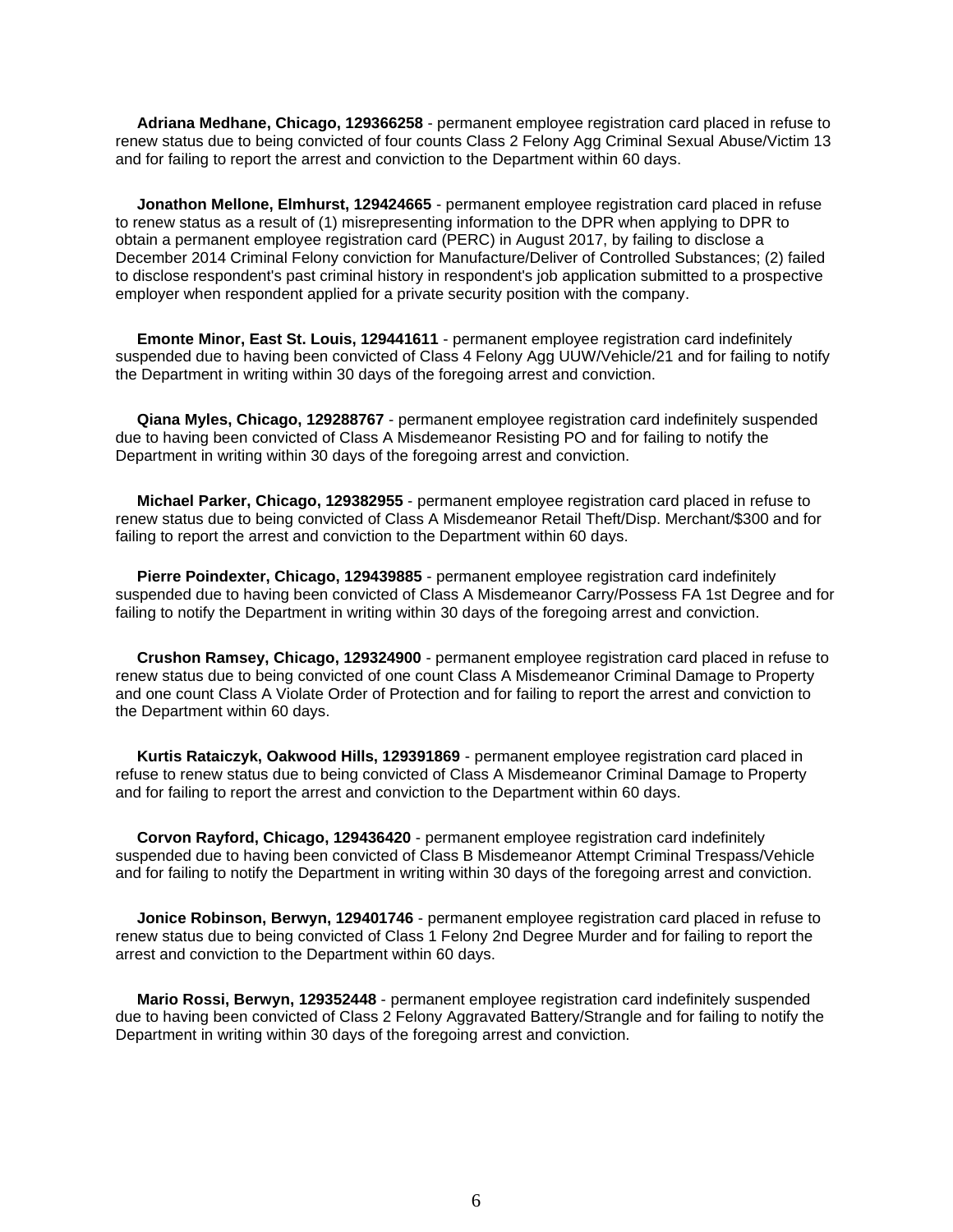**Laura Skowron, Park Ridge, 129391867** - permanent employee registration card placed in refuse to renew status due to being convicted of Class 2 Felony DUI/BAC .16 or Child Passenger/4th+ and for failing to report the arrest and conviction to the Department within 60 days.

 **Preston Smith, Chicago, 129412003** - permanent employee registration card indefinitely suspended due to having been convicted of Class 4 Felony Agg UUW/Vehicle/Loaded/No FCCA/FOID and for failing to notify the Department in writing within 30 days of the foregoing arrest and conviction.

 **Nicholas Stiso, La Grange Park, 129385146** - permanent employee registration card placed in refuse to renew status due to being convicted of Class A Misdemeanor Carry/Possess Firearm/1st and for failing to report the arrest and conviction to the Department within 60 days.

 **Colton Stoneburner, Peoria, 129389639** - permanent employee registration card placed in refuse to renew status due to being convicted of Class 2 Felony Meth Delivery and for failing to report the arrest and conviction to the Department within 60 days.

 **Shonedale Taylor, Chicago, 129421418** - permanent employee registration card indefinitely suspended due to having been convicted of Class A Misdemeanor Carry/Possession Firearm and for failing to notify the Department in writing within 30 days of the foregoing arrest and conviction.

 **Neil Trisilla, Plainfield, 129382301** - permanent employee registration card placed in refuse to renew status due to being convicted of one count Class 2 Felony DUI/BAC .16 or Child Passenger/4th+ and one count Class 2 Felony DUI Alcohol/Drugs Aggravate DUI/3 and for failing to report the arrest and conviction to the Department within 60 days.

 **Robert Walker, Normal, 129433996** - permanent employee registration card indefinitely suspended due to having been convicted of Class B Misdemeanor Criminal Trespass/Remain on Land and for failing to notify the Department in writing within 30 days of the foregoing arrest and conviction.

 **Darin White, Washington Park, 129418758** - permanent employee registration card indefinitely suspended due to having been convicted of Class A Misdemeanor Aggravated Assault and for failing to notify the Department in writing within 30 days of the foregoing arrest and conviction.

 **Paris York, Granite City, 129413231** - permanent employee registration card indefinitely suspended due to having been convicted of Class 4 Felony Aggravated Unlawful Use of a Weapon and for failing to notify the Department in writing within 30 days of the foregoing arrest and conviction.

### **IL ROOFING CONTRACTOR**

 **Aloha Construction, Inc., Lake Zurich, 104015509** - roofing contractor license reprimanded and fined \$1,500 based on exceeding the scope of license.

 **APEX Roofing Incorporated, Creve Coeur, 104016356** - roofing contract license reprimanded and fined \$3,500 based on aiding and assisting unlicensed practice of roofing contracting.

 **Michael Durrette, Canton, 104001729** - roofing contractor license reprimanded and fined \$500 based on failure to respond to a Department written information request.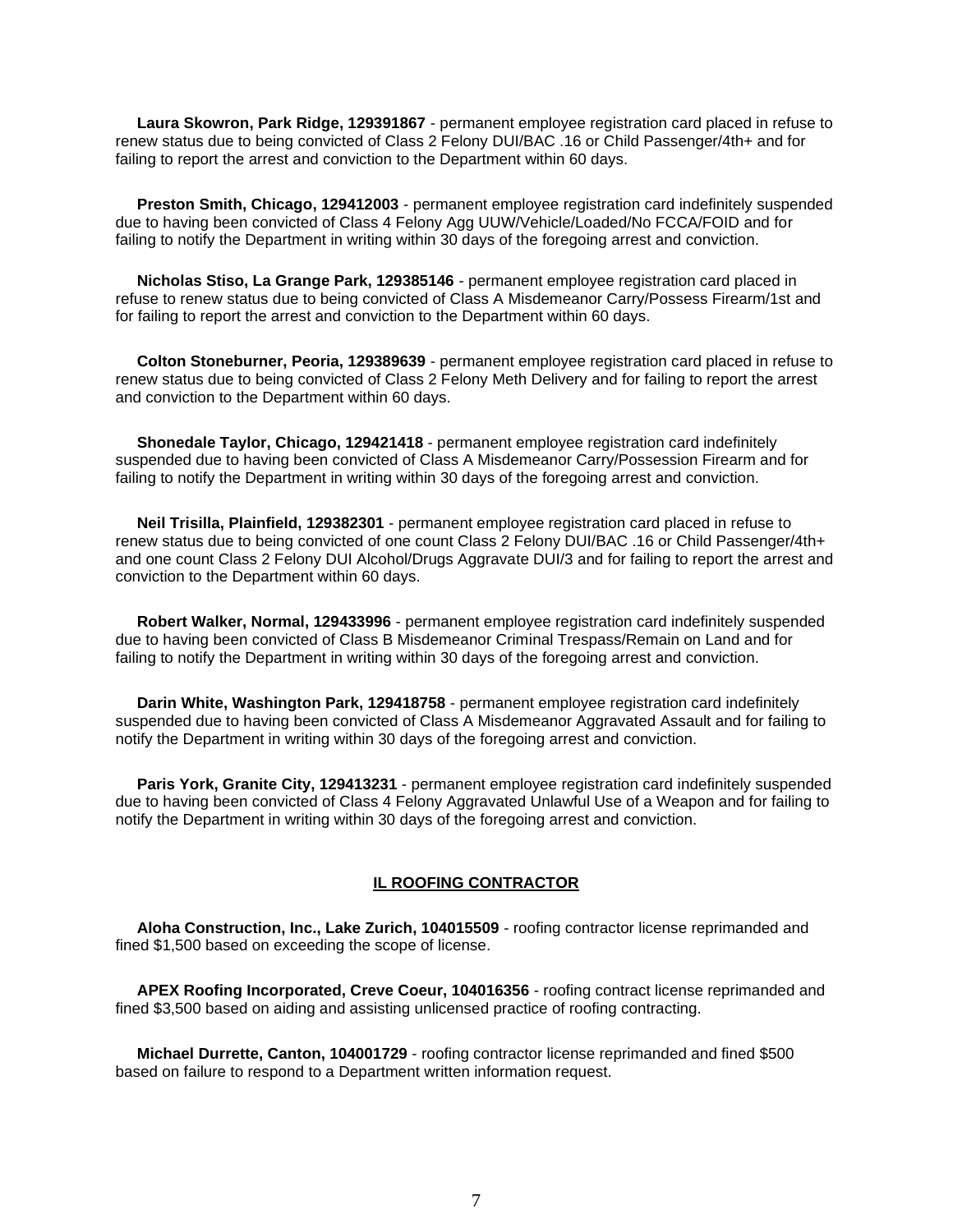**Silvia Flores, Hainesville, 105008384** - acceptance of roofing qualifying party designation is indefinitely suspended but stayed; reprimanded and fined \$5,000 based on unprofessional conduct.

 **Hytek General Contracting, Inc., Chicago, 104016733** - roofing contractor license placed in refuse to renew status and Joshua Wilson, qualifying party designation, **105006840** indefinitely suspended but stayed, reprimanded and fined \$10,000 based on aiding and assisting unlicensed practice of roofing contracting and unprofessional conduct.

 **Tri State Roofing and Renovations, Quincy, 104016382** - roofing contractor license reprimanded and fined \$3,500 based on aiding and assisting unlicensed practice of roofing contracting and failure to answer the Department's written request for information.

 **Dustin Wilkinson, Freeport, 104016836** - roofing contractor license reprimanded and fined \$1,500 based on subcontracting a roofing project to an unlicensed entity.

#### **MEDICAL**

 **Abdulmassih Abdulmassih, Chicago, 036086946** - physician and surgeon license reprimanded and fined \$5,000 and must take and pass all five topic areas of Ethics and Boundaries Post-Licensure Essay Examination within 12 months due to deficiencies in documentation and care of patients of his practice which led to an Integrity Agreement with the Illinois Department of Healthcare and Family Services in March 2020.

 **Aquino-Velasco, Schaumburg, 036065750** - physician and surgeon license placed in refuse to renew status due to failure to comply with ongoing terms of the Department's probation.

 **Lee Bee, Sesser, 036125672** - physician and surgeon license restored from indefinitely suspended to permanent inactive status.

 **C Mark Capistrano, Chicago, 036081491** - physician and surgeon license placed in refuse to renew status due to an adverse action taken by the State of Texas in October 2020.

 **Tapas Dasgupta, Chicago, 036093907** - physician and surgeon license indefinitely suspended due to criminal conviction for healthcare fraud in March 2021.

 **Michael Davenport, Arlington Heights, 038007628** - chiropractor license temporarily suspended for engaging in sexually inappropriate conduct with a patient of his practice.

 **Facundo Dovale, Joliet, 036085934** - physician and surgeon license restored to indefinite probation for a minimum of ten years based on previous violations of probation.

 **William Duensing, Pekin, 036117561** - physician and surgeon license placed in refuse to renew status due to failure to comply with ongoing terms of the Department's probation.

 **Joseph Feder, Manitowoc, WI, 036068941** - physician and surgeon license reprimanded due to an adverse action taken by the State of Wisconsin in January 2018.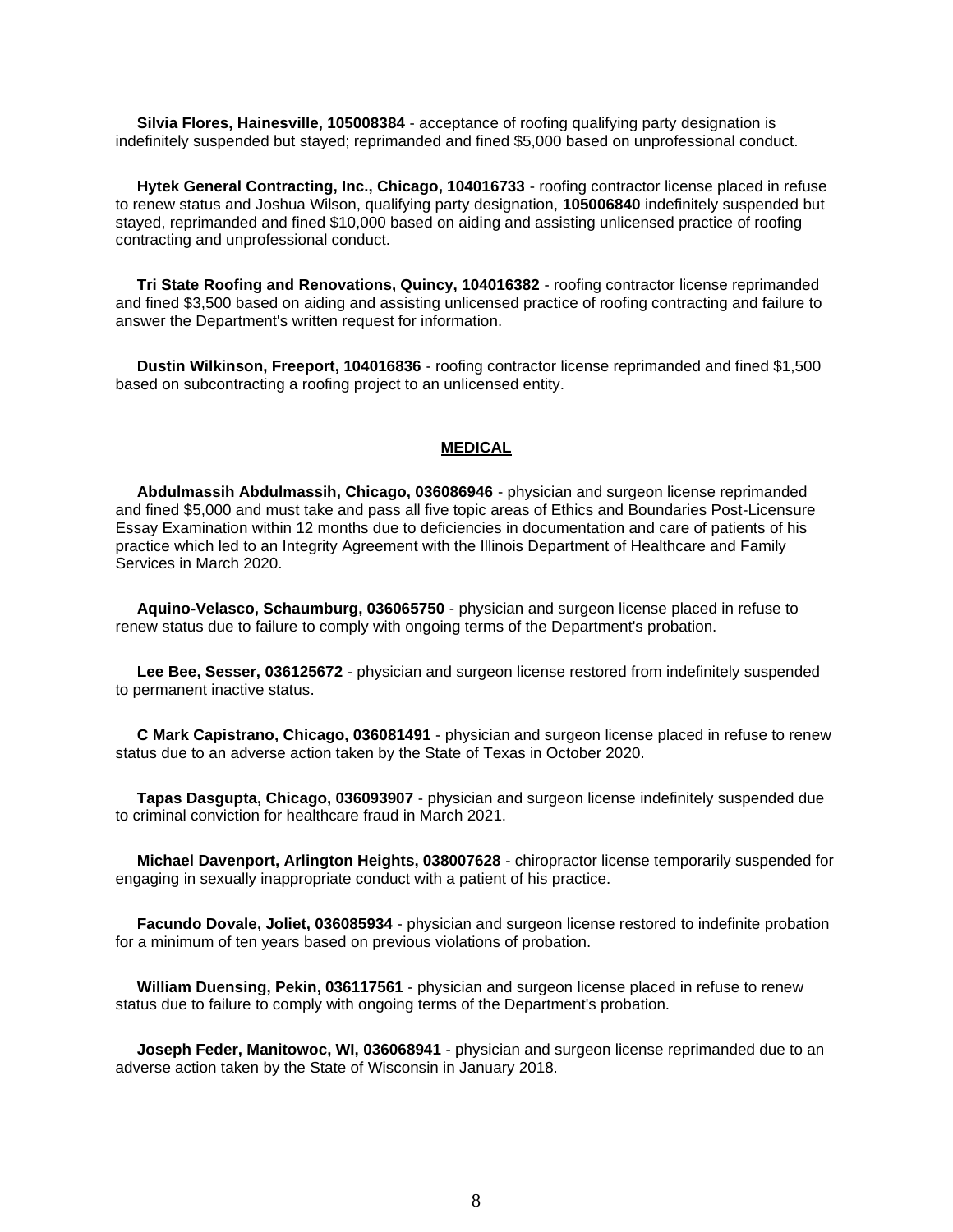**Charles Feinstein, Northbrook, 036064248** - physician and surgeon license placed on permanent inactive status due to not complying with the terms of probation.

 **Theodore Fifer, Decatur, 036084136** - physician and surgeon license reprimanded, must pass EBAS and fined \$2,500 due to deficiencies in documentation and care of patients in his practice which led to an Integrity Agreement with the Illinois Department of Healthcare and Family Services in July 2020.

 **George Gilbert, Peoria, 036077426** - physician and surgeon license placed on indefinite probation with CME for a minimum of two years with practice monitor and fined \$10,000 for inappropriately prescribing controlled substances to several patients of his practice.

 **Scott Glazer, Buffalo Grove, 036059380** - physician and surgeon license reprimanded, must complete CME's and fined \$5,000 for permitting certain non-physician employees to perform Botox injections on patients where respondent was not present to supervise.

 **Michael Greer, Rockford, 125073120** - temporary medical permit placed on permanent relinquished status due to an inappropriate relationship with a patient in April 2021.

 **James Gross, Grayslake, 036072198** - physician and surgeon license placed in refuse to renew status due to respondent surrendering his DEA Registration for Cause on February 5, 2021, as well as continuing to practice medicine while his license was suspended between November 2019 and June 2020, and after it expired on September 30, 2020.

 **Alexandar Jovanovich, Chicago, 036136320** - physician and surgeon license placed on indefinite probation for a minimum of two years, must pass EBAS and fined \$5,000 for failure to establish a valid physician-patient relationship with patient receiving telemedicine services in Iowa which led to an adverse action taken by the Iowa Board of Medicine in August 2020.

 **Amjad Khan, Oak Brook, 036047270** - physician and surgeon license indefinitely suspended for a minimum of 12 months for violation of the Department's probation.

 **Thomas Klein, Chicago, 036059654** - physician and surgeon license temporarily suspended for engaging in sexually inappropriate conduct with a patient of his practice.

 **Mukund Komanduri, Crown Point, IN, 036084511** - physician and surgeon license reprimanded due to respondent performing an improper and unnecessary surgery on a patient, and eventually causing the patient to undergo multiple procedures, from which she suffered complications.

 **Frank Lasala, Monmouth, 036066916** - physician and surgeon license reprimanded, must complete CME's, and fined \$5,000 for not properly prescribing controlled substances to a patient of his practice.

 **Christopher Leone, Springfield, 038010067** - chiropractor physician license indefinitely suspended for a minimum of two years for criminal charges related to Medicare fraud and for misrepresenting information on his license renewal application.

 **Ronald Mejzak, Peoria, 036107435** - physician and surgeon license placed on indefinite probation for a minimum of five years due to medical staff membership and clinical privileges being terminated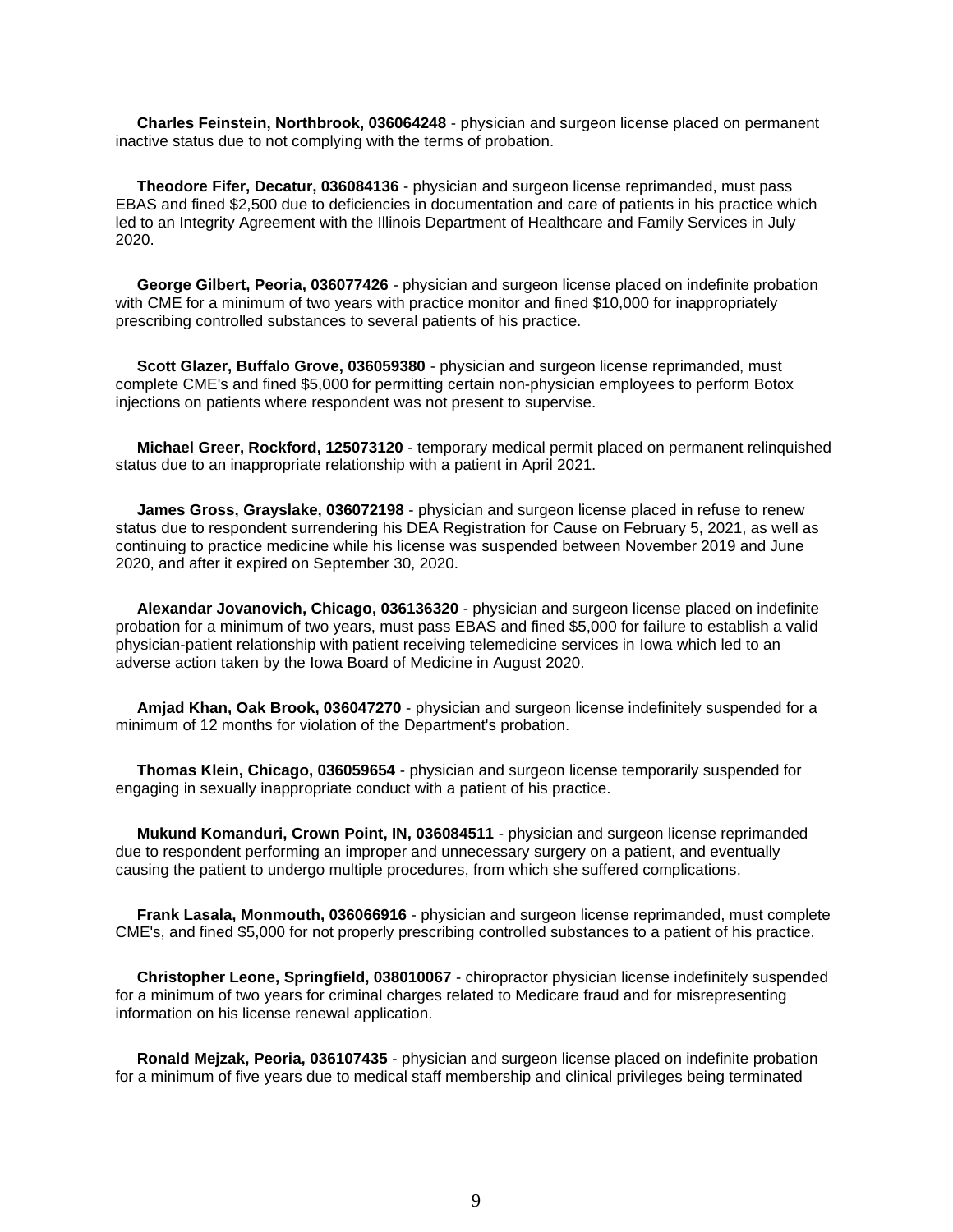from Pekin Memorial Hospital in February 2018 after an investigation found that respondent diverted controlled substances for personal use.

 **Kiarash Mirkia, Las Vegas, NV, 036110231** - physician and surgeon license placed on indefinite probation for a minimum of two years due to an adverse action taken by the state of Nevada in November 2020.

 **William Mollohan, Aurora, 036074038** - license remains on indefinite probation for a minimum of three years and must complete 50 hours Category I Continuing Medical Education annually.

 **Roy Neimark, Branson, MO, 036050763** - physician and surgeon license placed in refuse to renew status due to failure to comply with ongoing terms of the Department's probation.

 **Teresa Olivares, Lisle, 036083593** - physician and surgeon license placed in refuse to renew status due to failure to comply with ongoing terms of the Department's probation.

 **Ernesto Padron, Park Ridge, 036111230** - physician and surgeon license placed in refuse to renew status due to failure to comply with ongoing terms of the Department's probation.

 **Christopher Pasquale, Palatine, 036090469** - physician and surgeon license placed on indefinite probation with CME's for a minimum of two years, fined \$5,000; and controlled substance license 336052113, suspended for 30 days for inappropriately prescribing opiates to several patients of his practice.

 **john Petrovich, St. Louis, MO, 036073474** - physician and surgeon license placed in refuse to renew status for failure to comply with the ongoing terms of Department's probation.

 **Zlatoia Savici, Chicago, 036085866** - physician and surgeon license placed in refuse to renew status due to respondent's Medical Assistance Program privileges being suspended by Illinois Department of Healthcare and Family Services in February 2021.

 **Randall Voigts, Roodhouse, 036071356** - physician and surgeon license placed on indefinite probation with CME's for a minimum of one year for inappropriately prescribing opiates to patients of his practice which led to an Integrity Agreement with the Illinois Department of Healthcare and Family Services in February 2021.

#### **NURSING**

 **Khaing Aponte, Pomona, CA, 041461154** - registered professional nurse license placed on indefinite probation due to a sister-state discipline.

 **Kelly Bernard, Plainfield, 041391920** - registered professional nurse license indefinitely suspended due to respondent's unprofessional conduct of failure to report to work and for testing positive for drugs.

 **Shameka Curry, Bloomington, 043110112** - practical nurse license placed on indefinite probation for a minimum of two years due to felony criminal conviction of theft of government property.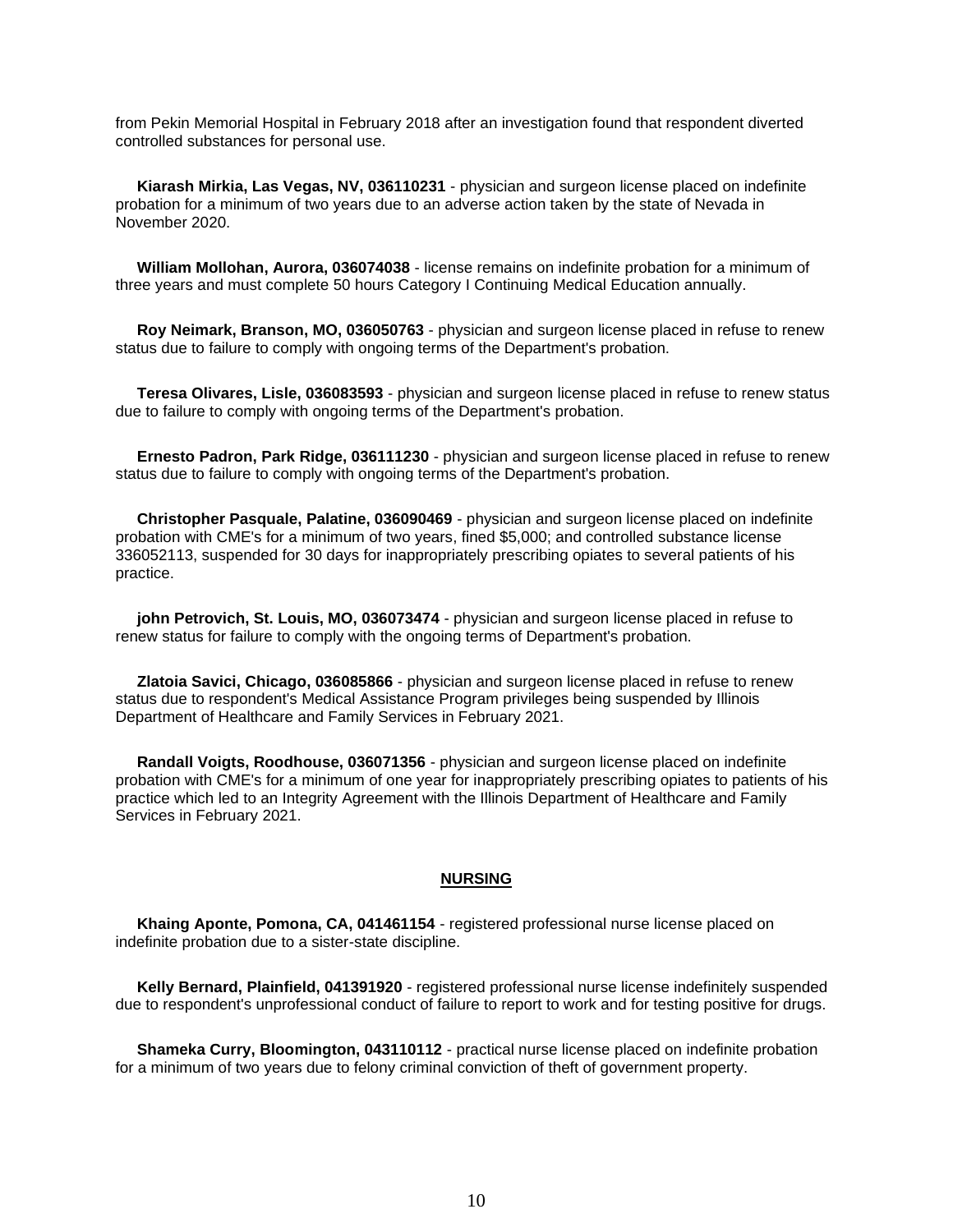**Robeena Deans, Elk Grove Village, 041264416** - registered professional nurse license placed on indefinite probation for a minimum of five years due to respondent submitting false claims to the Medicare program for services not provided, resulting in a felony conviction of theft, and for not reporting the conviction to the Department.

 **Lisa Ezell, Brighton, 043080655** - practical nurse license indefinitely suspended for a minimum of six months due to a felony conviction.

 **Jodi French, Thomson, 043082972** - practical nurse license indefinitely suspended due to respondent's discipline by the Iowa State Board of Nursing as well as her failure to report that discipline to the Department.

 **Barbara Hamlin, Springfield, 041382276** - registered professional nurse license restored from suspension to two-year probation effective upon payment of fees and filing of forms.

 **Heather Henderson, Loda, 041471143** - registered professional nurse license reprimanded and required to take at least eight hours of continuing education courses on the topics of HIPAA and/or patient privacy as a result of Respondent accessing the charts of approximately 29 patients who were not under her care; Respondent had no reason to access these patients' charts and was subsequently terminated from employment for doing so.

 **Babe Hill, Petersburg, 041405052** - registered professional nurse license placed on probation for three years for violation of the Act.

 **Sandra Hinton, Algonquin, 041120078** - registered professional nurse license placed on indefinite probation for a minimum of three years due to diversion.

 **Clarie Jefferson, East. St. Louis, 041268855** - registered professional nurse license indefinitely suspended due to respondent's unprofessional conduct in accessing a patient's medical records without medical necessity and for failure to report respondent's suspension that resulted.

 **Erin Kinder, Park Forest, 041348397** - registered professional nurse license and advanced practice nurse license, 209018206, restored from suspension and placed on five-year probation effective upon payment of fees and filing of forms.

 **Lana Martin, Willisville, 041318272** - registered professional nurse license reprimanded for failing to report her termination.

 **Shari McGowan, Chatham, 043051215** - practical nurse license indefinitely suspended due to respondent's unprofessional conduct, positive drug test while at work and for failure to report her termination.

 **Edson McKinney, St. John, IN, 041357200** - registered professional nurse license reprimanded and must compete continuing education due to respondent's unprofessional conduct and failure to report.

 **Ashley Miller, Havana, 043130274** - practical nurse license issued on probation for two years for violations of the Act.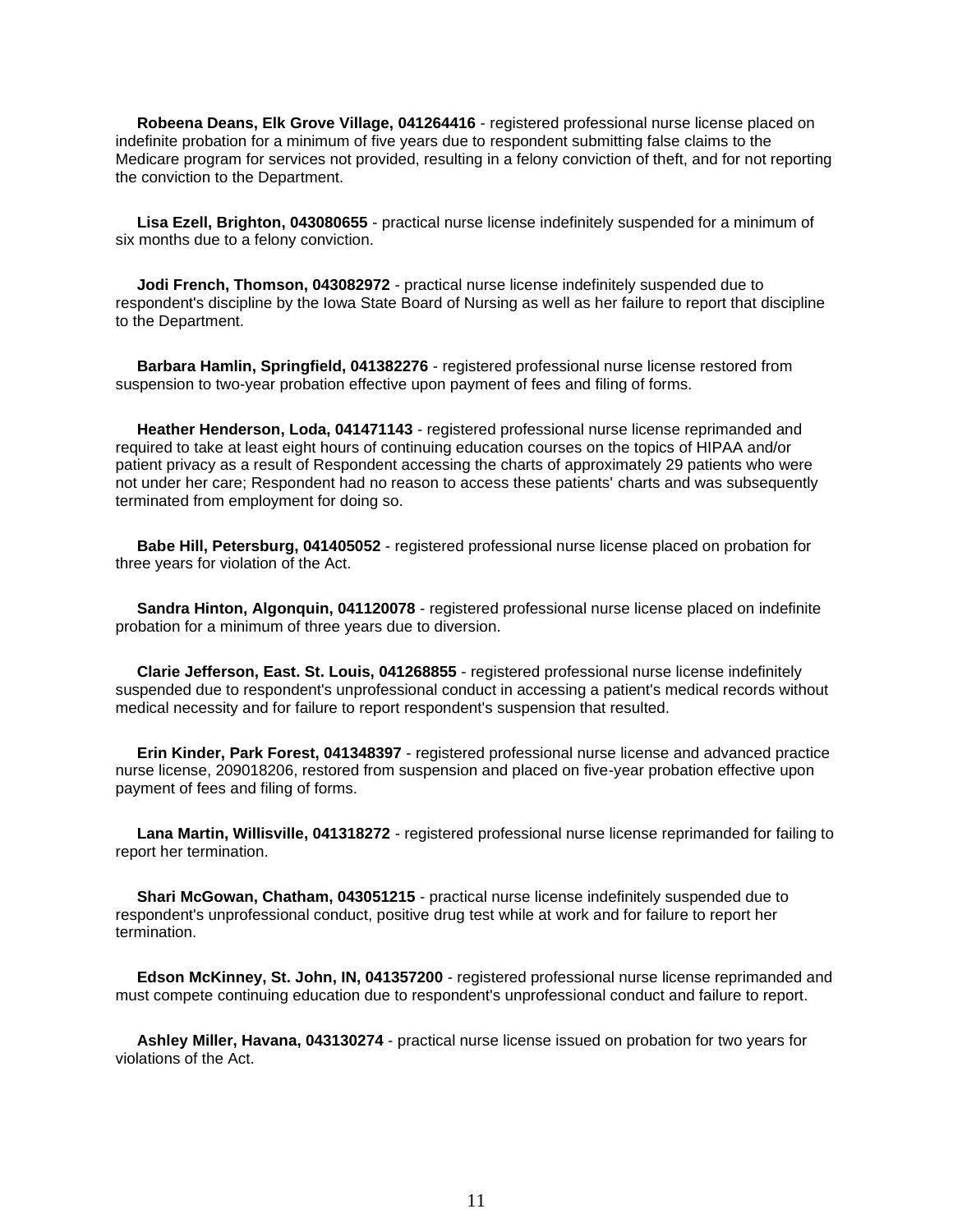**Cornelius Murry, East St. Louis, 043116156** - practical nurse license indefinitely suspended due to a felony conviction.

 **Catherine Overturf, St. Louis, MO, 041418570** - registered professional nurse license placed in refuse to renew status due to unprofessional conduct.

 **Cheryl Prestidge, Geneva, 041205923** - registered professional nurse license automatically indefinitely suspended for a minimum of 12 months due to failure to comply with terms and conditions of a Care, Counseling and Treatment Agreement.

 **Erikka Preston, Evergreen Park, 043125652** - practical nurse license reprimanded for failure to report termination from employment by a health care institution.

 **Erin Pudik, Peoria, 041393674** - professional nurse license restored to three-year probation with work restrictions effective upon payment of fees and filing of forms.

 **Roper, Washington, 041386607** - registered professional nurse license placed on probation for two years for violation of the Act due to misdemeanor conviction for driving under the influence of alcohol and a misdemeanor conviction for driving on a suspended, revoked license.

 **Tamra Sanders, Oak Park, 041358187** - registered professional nurse license automatically, indefinitely suspended for a minimum of 24 months as a result of respondent violating a Care, Counseling and Treatment Agreement.

 **Jodi Smith, Oskaloosa, IA, 041312914** - registered professional nurse license restored to indefinite probation due to a sister-state discipline.

 **Noelle Stone, Byron, 043127185** - practical nurse license indefinitely suspended for a minimum of 12 months due to respondent's violation of probation.

 **Jacqueline Sturgis, Springfield, 041315089** - registered professional nurse license restored from suspension to indefinite probation for a minimum of three years effective upon payment of fees and filing of forms.

 **Christina Tice, Perryville, MO, 041app4059288** - registered professional nurse license issued with reprimand due to a sister-state discipline in Missouri relating to recordkeeping discrepancies while charting narcotics.

 **Heather Tremblay, Coulterville, 041411632** - registered professional nurse license reprimanded and must complete continuing education due to failure to report termination from a healthcare institution.

 **Tiffany Walpole, Aurora, 041409819** - registered professional nurse license restored to indefinite probation for a minimum of three years.

 **Kelsey Wermager, Chicago, 041437177** - registered professional nurse license reprimanded due to a sister-state discipline in California.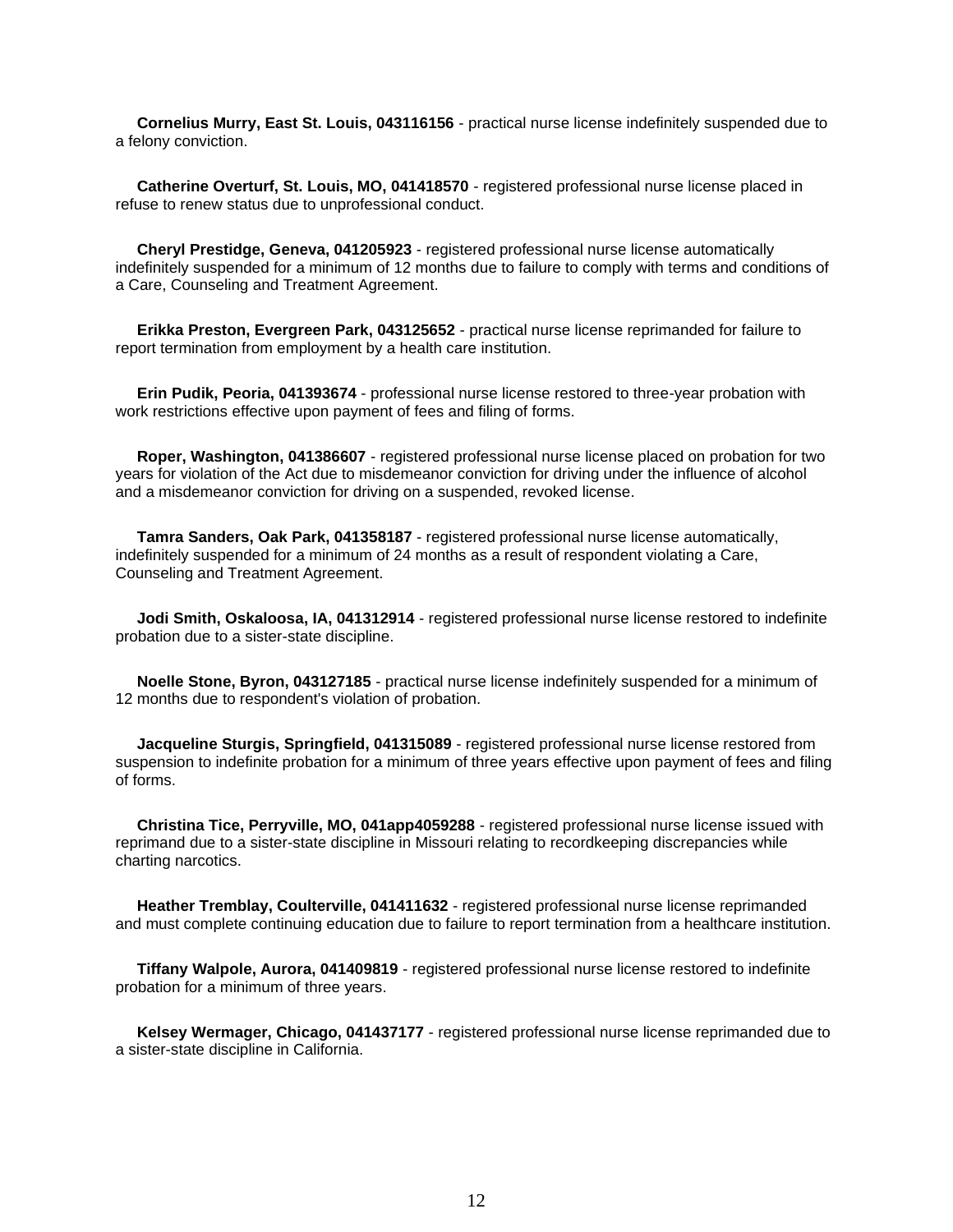**Teresa White, Byron, 041335075** - registered professional nurse license reprimanded and must complete two CE courses due to respondent's unprofessional conduct by fraudulently writing prescriptions for and obtaining a controlled substance.

 **Kaci Wright, Carbondale, 043125708** - practical nurse license placed on indefinite probation for a minimum of two years due to the habitual use of alcohol.

 **Wendy Zimmerman, Mendota, 041386328** - registered professional license placed in refuse to renew status due to respondent's conviction for misdemeanor driving under the influence of alcohol and failure to report adverse action by LaSalle County.

#### **PHARMACY BOARD**

 **George Bottoms, Aurora, 049245861** - pharmacy technician license placed in refuse to renew status due to unprofessional conduct.

 **McKesson Drug Co, Livonia, MI; Washington Court House, OH; Aurora, CO, 004002044** wholesale drug distributor licenses **004002044, 004001511, 004000755** placed on probation with restrictions effective retroactive to 01/17/2017, terminates 01/17/2020; 01/17/2017, terminates 01/17/2019; and 02/16/2019; terminates 02/16/2021 pursuant to the terms of a U.S. Department of Justice-Drug Enforcement Administration (DEA) Memorandum of Agreement due to an adverse action taken against respondent by the DEA.

 **Steve Stone, Woodstock, 049123888** - pharmacy technician license placed in refuse to renew status due to a criminal conviction.

#### **PHYSICAL THERAPY**

 **Isaac Lai, Indian Creek, 070013175** - physical therapy license reprimanded as a result of erring in respondent's physical judgement by administering cervical mechanical traction physical therapy to a patient within 30 days of the patient having cervical fusion surgery, which was contraindicated and not within the standards of acceptable therapy practice.

## **PUBLIC ACCOUNTANT**

 **Mohammad Ghoush, Burbank, 065022020** - certified public accountant license placed into refuse to renew status as a result of unprofessional conduct related to settling a tax issue dispute with the Internal Revenue Service (IRS) on behalf of the tax client, regarding the reclassification of certain business expenses without Mohammed Abu Ghoush having express authority from the tax client to settle such dispute on the client's behalf.

 **Jeffrey Gross, Mount Prospect, Chicago, 065036441** - certified public accountant license and registered public account firm, Jeffrey T Gross LTD, 066004311, were reprimanded as a result of a July 23, 2019 Public Company Accounting Oversight Board (PCAOB) Order, which censured and permanently revoked Jeffrey T. Gross Ltd.'s PCAOB Registration. In association with 07/23/2019 PCAOB Order, Jeffrey T Gross was reprimanded for his failure to exercise due professional care in the